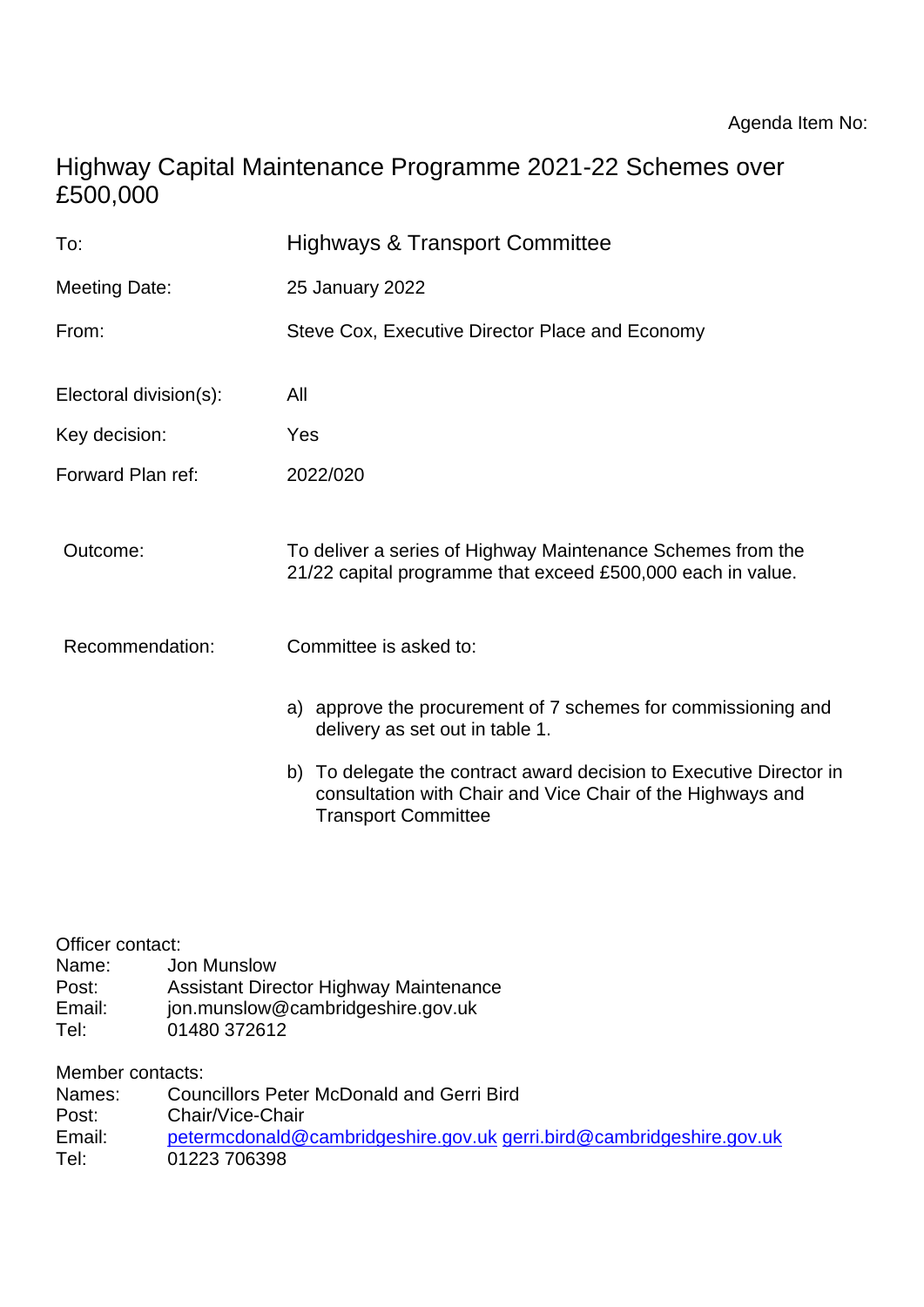### 1. Background

- 1.1 A number of schemes within the Highway Capital Maintenance Programme exceed the £500k key decision threshold.
- 1.2 The Highway Capital Maintenance Programme was approved on 9 March 2021 as part of the Highways Operational Standards (HOS) Annual Review Paper 2021.
- 1.3 The schemes require Committee approval in order for officers to progress their delivery.

#### 2. Main Issues

2.1 The schemes requiring committee approval are;

Table 1 –Highway Capital Maintenance Programme over £500k threshold

| Location        | <b>Street</b>           | <b>Works</b>                                                                                                                                                      | Value    |
|-----------------|-------------------------|-------------------------------------------------------------------------------------------------------------------------------------------------------------------|----------|
| Haddenham       | <b>Hillrow Causeway</b> | Carriageway reconstruction -<br>EHF3 Package Cr                                                                                                                   | £600,000 |
| Littleport      | Mildenhall Road         | Carriageway reconstruction -<br>EHF3 Package & Spend profile<br>now around 50% of this only in<br>21/22 as previously highlighted to<br>finance committee £50,000 | £902,000 |
| Manea           | Wimblington Road        | Carriageway recon/recycle -<br>Milestone                                                                                                                          | £640,000 |
| Wisbech         | Cromwell Road           | Carriageway resurfacing -<br>Contribution in part (£250k<br>roughly, from two developer<br>contributions as S278 bonds<br>called in). Milestone                   | £679,463 |
| Yaxely          | Hod Fen Drove           | Carriageway reconstruction -<br>Phase 2 - EHF3 Package                                                                                                            | £523,000 |
| Ramsey Mereside | Oilmills Road           | Carriageway reconstruction -<br>Various sections - EHF3<br>Package                                                                                                | £646,000 |
| A505 Duxford    | Royston Road            | Replace Safety Fencing -<br>Milestone                                                                                                                             | £920000  |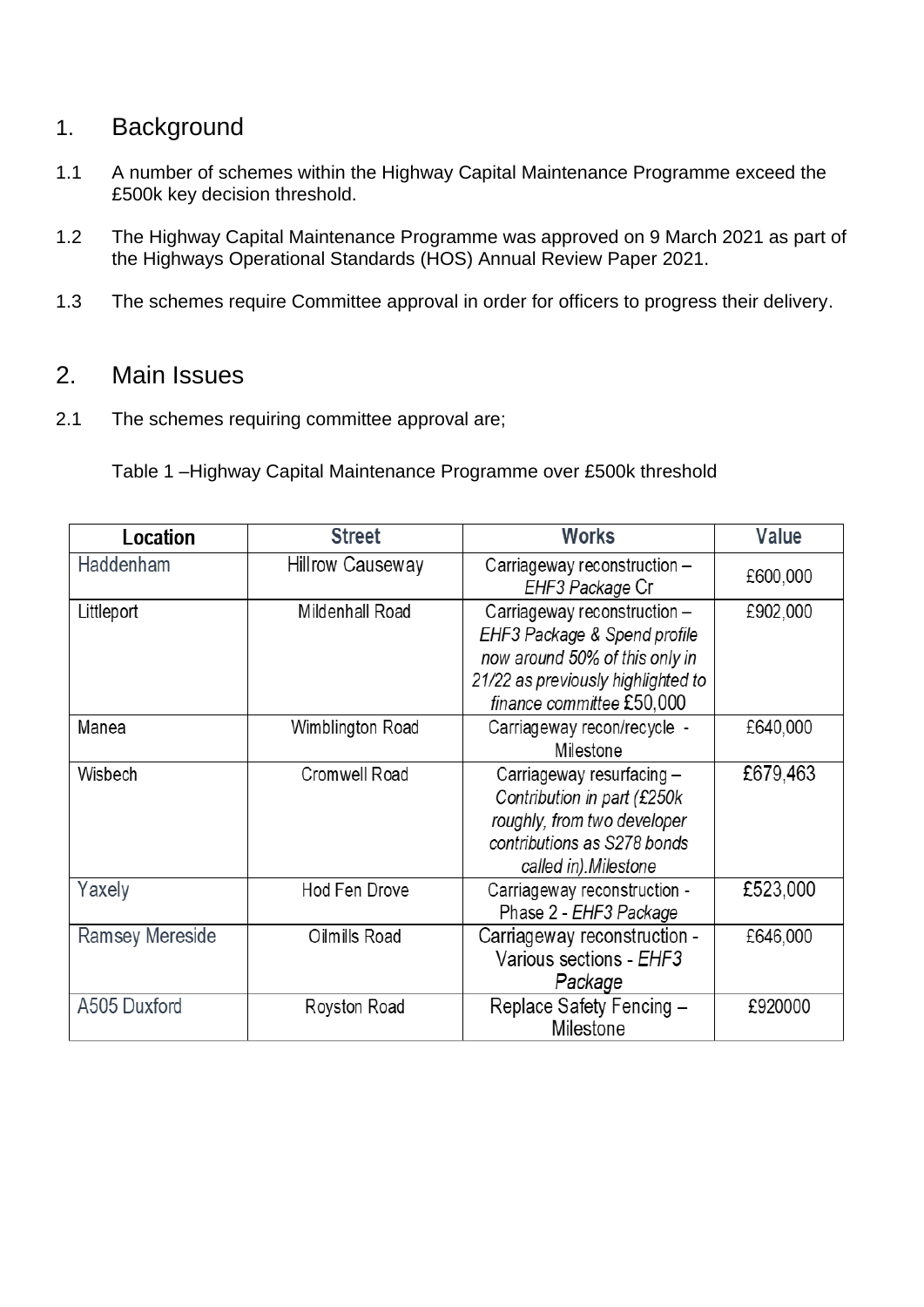## 3. Alignment with corporate priorities

- 3.1 Communities at the heart of everything we do Delivery of the schemes will improve highways infrastructure contributing to a better public realm.
- 3.2 A good quality of life for everyone Well maintained highways infrastructure supports the daily activities of residents, businesses and communities.
- 3.3 Helping our children learn, develop and live life to the full There are no significant implications for this priority See wording under 3.1 above.
- 3.4 Cambridgeshire: a well-connected, safe, clean, green environment A well-maintained highway network supports connectivity and road safety.
- 3.5 Protecting and caring for those who need us There are no significant implications for this priority.

#### 4. Significant Implications

- 4.1 Resource Implications Budgets are confirmed to fund all of these schemes.
- 4.2 Procurement/Contractual/Council Contract Procedure Rules Implications Committee approval is required to ensure compliance with the Council's Contract Procedure Rules. Engagement of delivery partners will be through existing contracts and frameworks.
- 4.3 Statutory, Legal and Risk Implications Use of existing contracts and frameworks for contractor engagement reduces risk to the council of under taking these schemes.
- 4.4 Equality and Diversity Implications There are no significant implications within this category. An equality impact screening was undertaken for the Highway Capital Maintenance Programme policy.
- 4.5 Engagement and Communications Implications There are no significant implications within this category.
- 4.6 Localism and Local Member Involvement There are no significant implications within this category.
- 4.7 Public Health Implications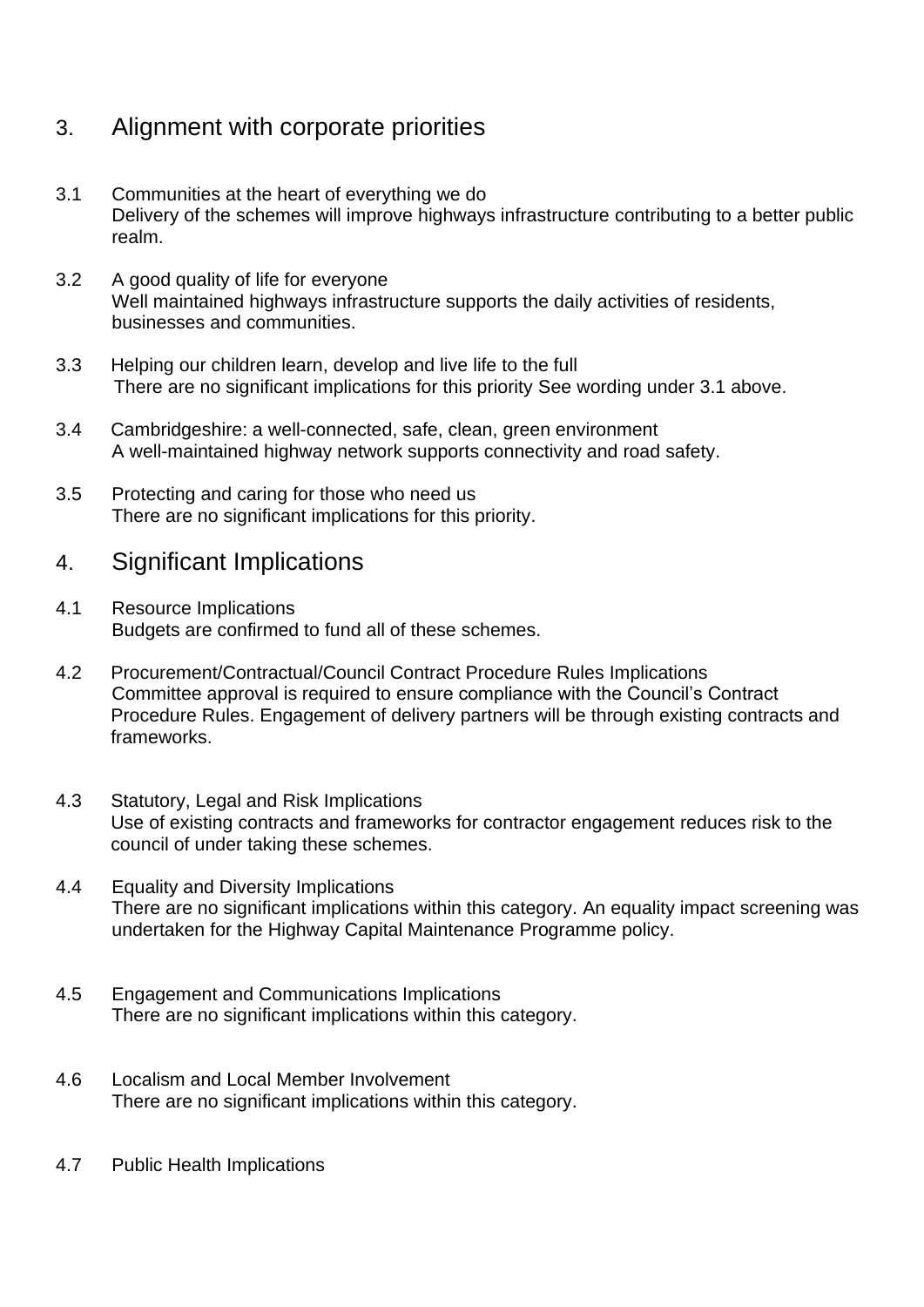There are no significant implications within this category.

- 4.8 Environment and Climate Change Implications on Priority Areas
- 4.8.1 Implication 1: Energy efficient, low carbon buildings. Positive/neutral/negative Status: Not applicable
- 4.8.2 Implication 2: Low carbon transport. Positive/neutral/negative Status: Neutral Explanation: Maintaining existing roads does not contribute to low carbon transport, however, ensuring roads are well maintained allows roads to continue to be used by vehicles including EV. On balance this is neutral.
- 4.8.3 Implication 3: Green spaces, peatland, afforestation, habitats and land management. Positive/neutral/negative Status: Not applicable
- 4.8.4 Implication 4: Waste Management and Tackling Plastic Pollution. Positive/neutral/negative Status: Not applicable
- 4.8.5 Implication 5: Water use, availability and management: Positive/neutral/negative Status: Not applicable
- 4.8.6 Implication 6: Air Pollution. Positive/neutral/negative Status: Not applicable
- 4.8.7 Implication 7: Resilience of our services and infrastructure, and supporting vulnerable people to cope with climate change. Positive/neutral/negative Status: Neutral Explanation: Maintaining roads is important for a resilient community to ensure services can function and people can move freely. That said, maintaining roads does not improve people's ability to cope with climate change. On balance this is neutral.

Have the resource implications been cleared by Finance? Yes Name of Financial Officer: Sarah Heywood

Have the procurement/contractual/ Council Contract Procedure Rules implications been cleared by the LGSS Head of Procurement? Yes Name of Officer: Henry Swan

Has the impact on statutory, legal and risk implications been cleared by the Council's Monitoring Officer or LGSS Law? Yes Name of Legal Officer: Fiona McMillan

Have the equality and diversity implications been cleared by your Service Contact?